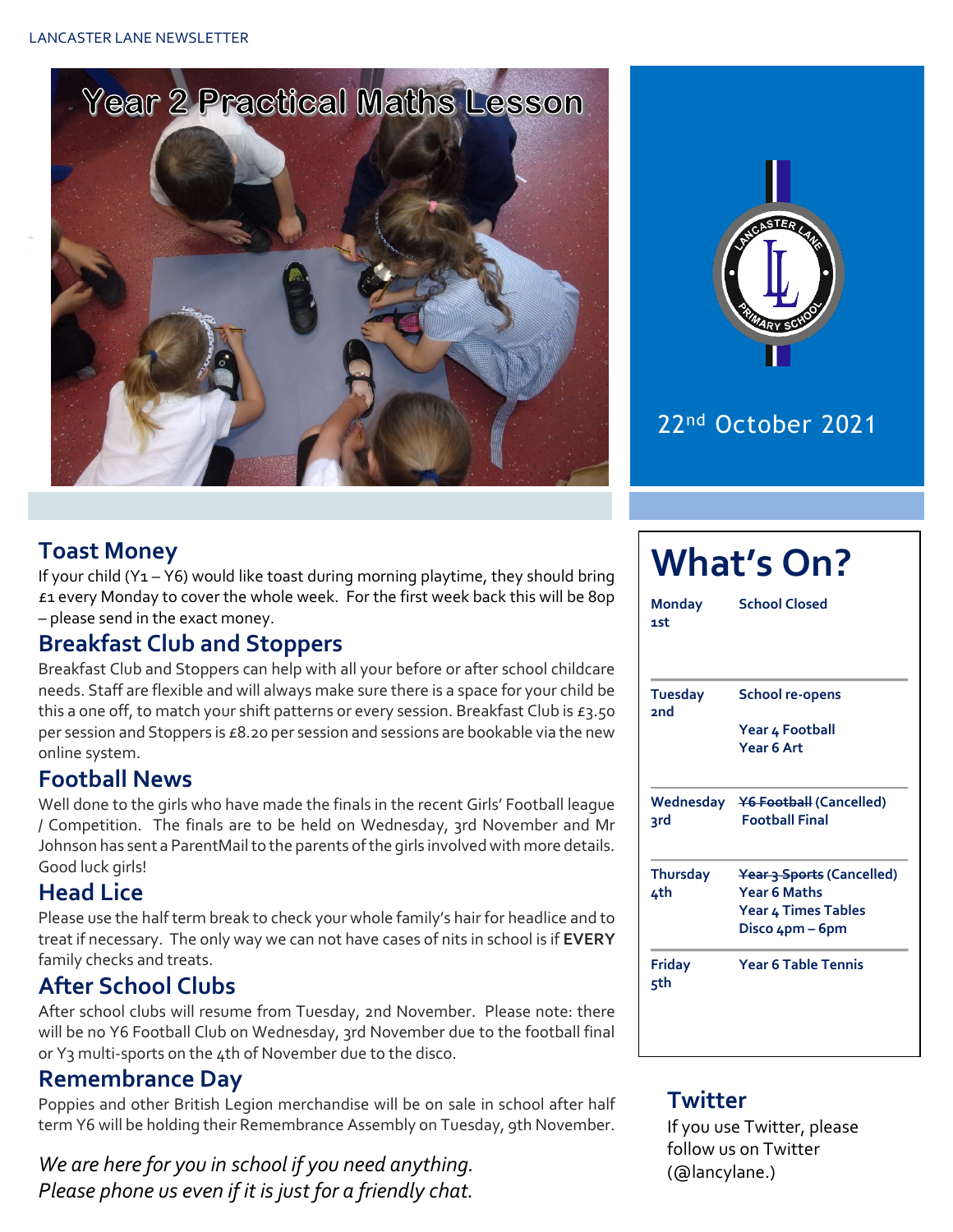

#### **Non uniform Day**

Thank you for the bottles and bottle bags you sent into school for the Bottle Tombola The next uniform day will be on Tuesday, 9th November where the children are asked to bring in chocolate and Tuesday, 23rd November where they are asked to bring in an item for the Christmas Items stall. The Christmas Fair will be taking place at 3.45pm – 5.30pm on Thursday, 2nd December and further details about this will be sent out very soon.

#### **PTA Disco**

There is a disco being held in school on Thursday, 4th November. 4pm – 4.55pm will be for the infants (Early Learners, Reception and Years 1 and 2) and  $5$ pm – 6pm will be for Year  $3 - 6$ . Taz will be running the disco and entry is £1 on the door. Refreshments, tattoos and glow sticks will be on sale on the night.

#### **Online Safety**

• Let's Talk About It provides advice for parents and carers to keep children safe from online radicalisation;

<https://www.ltai.info/staying-safe-online/>



#### **Covid – A Reminder of What To Do**

If your child is showing any of the following three symptoms: 1. High temperature 2. A new and continuous cough 3. Loss of taste and smell, they must be taken for a PCR test (not a lateral flow). If a member of your household tests positive for Covid 19 the remaining members of the household should go for a PCR test even if they are not showing symptoms. As long as your child isn't showing symptoms, they can return to school whilst you await the results.

#### **Pupil Parliamentarians**

You may remember that in the past each school in our local cluster of schools choses two children to be Pupil Parliamentarians. This year, Benjamin and Hannah have been chosen to represent Lancaster Lane.

#### **Guitars**

Miss Galea said this week when her alarm goes off on a Thursday and she knows she is coming to Lancaster Lane she jumps out of bed with a spring in her step. She says the group she has in our school is one of her favourites and one of the best she has ever had.

#### **Extra Bank Holiday**

School has chosen Friday, 3rd December for their extra day Bank Holiday to make the Queen's Platinum Jubilee. School will be closed for children and staff on this day.

#### **Half term**

School closes for half term on Friday, 22nd October at 3.20pm (Stoppers is on) and re-opens on TUESDAY, 2nd November. The INSET Day on Monday, 1st November will be updating the staff on Online Safety matters and looking at early reading.

#### **And finally…**

if you are tired, learn to rest and not quit.